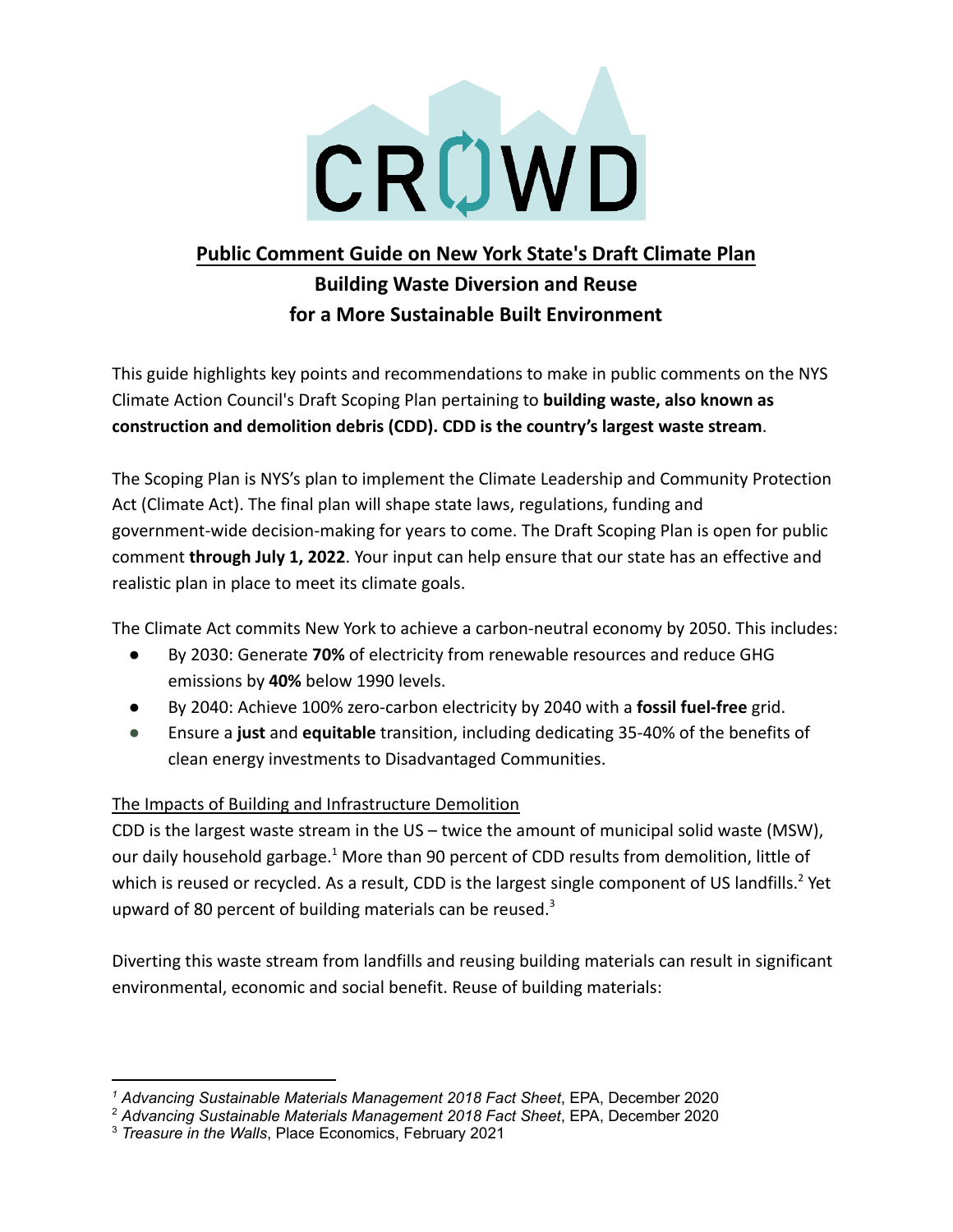- Retains the embodied carbon associated with the extraction, transportation, manufacturing of the original raw materials, and reduces the need for further resource extraction
- Reduces air, land, water pollution at demolition sites and in areas with landfills
- Creates green jobs
- Recaptures the value of materials to stimulate the local economy
- Preserves history and culture through reclaiming the materials and honoring their craftsmanship and stories



New York State cannot achieve our ambitious climate goals without prioritizing our built environment and encouraging the rehabilitation and adaptive reuse of buildings, as well as the deconstruction and salvage of building materials for reuse through policy, regulations, incentives and research. Share your views in writing and/or at a public hearing – details below.

### **Key Points to Include in Public Comments**

CR0WD believes the Draft Scoping Plan can go further in suggesting policies, support and actions that can be taken to rehabilitate and adaptively reuse buildings, divert building and infrastructure materials from reaching the landfill by encouraging their reuse and recycling, create green jobs and ensure equitable outcomes for disadvantaged communities.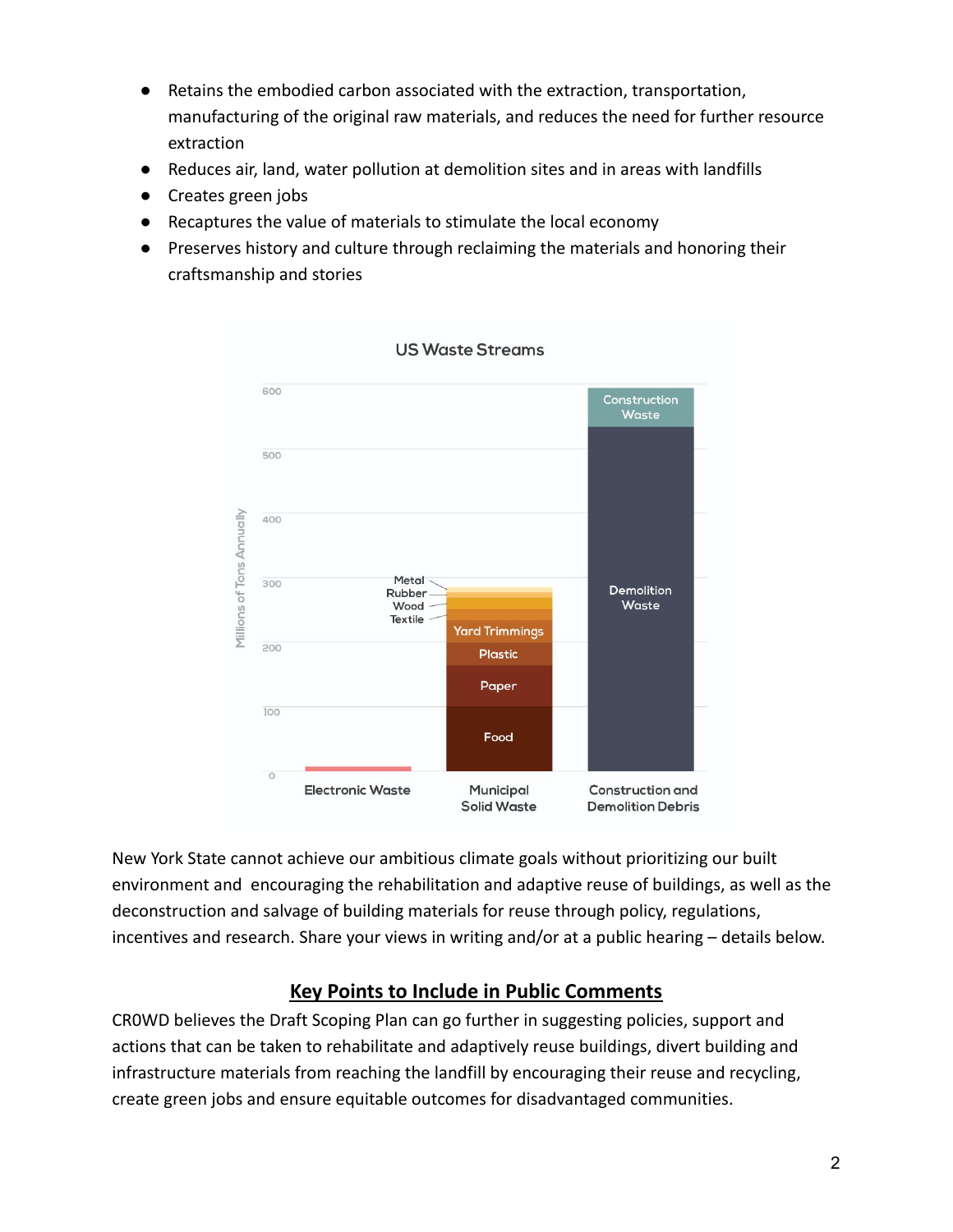**1) Set a target of 2026 to divert 50% of building waste from landfills, increasing to 80% by 2030.**

- **● Require a per ton surcharge on all waste** to fund reduction, reuse and recycling programs, while also expanding policies and programs to encourage individual and large-scale reuse of building materials.
- **●** Expand **local financial assistance for reuse of building materials** and encourage plans that support market development for these materials, including incentives and funding for pilot programs.
- **● Develop public informational resources** working in collaboration with relevant stakeholders (state agencies, local governments, contractors, property owners).
- **●** Support local governments to **adopt requirements that all sites slated for full removal must be deconstructed rather than demolished by 2026.**

**2) Prioritize reuse and recycling of building and infrastructure materials.**

- **●** Adopt **codes for new construction that enable the incorporation of reused materials.**
- **● Support workforce training of green jobs,** with deconstruction as an important component.
- **●** Develop and enact **state procurement standards for reused building material.**
- **●** Enact a **production tax credit to encourage companies turning recyclable materials into intermediate products** to locate facilities in New York.
- **●** Provide financial support to municipalities/counties for **the development of local reuse centers and material exchanges.**

**3) Develop plans to divert concrete and asphalt, CCD's two largest components, from waste streams.**

- **●** Require local governments, in conjunction with the Department of Transportation (DOT), to **use a paving base of 100 percent recycled asphalt and concrete, and to encourage on-site street recycling that includes recycled aggregate.**
- **●** Establish an environmentally sound plan for **waste resulting from the demolition of New York's interstate highways.**
- **●** Support research, facilities, and programs that focus on the **reuse and recycling of concrete, asphalt shingles, gypsum (drywall) and masonry.**

## **Please share your views in writing and/or at a public hearing**

The deadline for public comments is **July 1, 2022**. **Make your voice heard!** Below is information regarding public comments in writing and in person. Together, we can support and strengthen the recommendations of the Draft Scoping Plan on CDD so that we achieve the goals of the Climate Act while ensuring a more equitable, sustainable built environment.